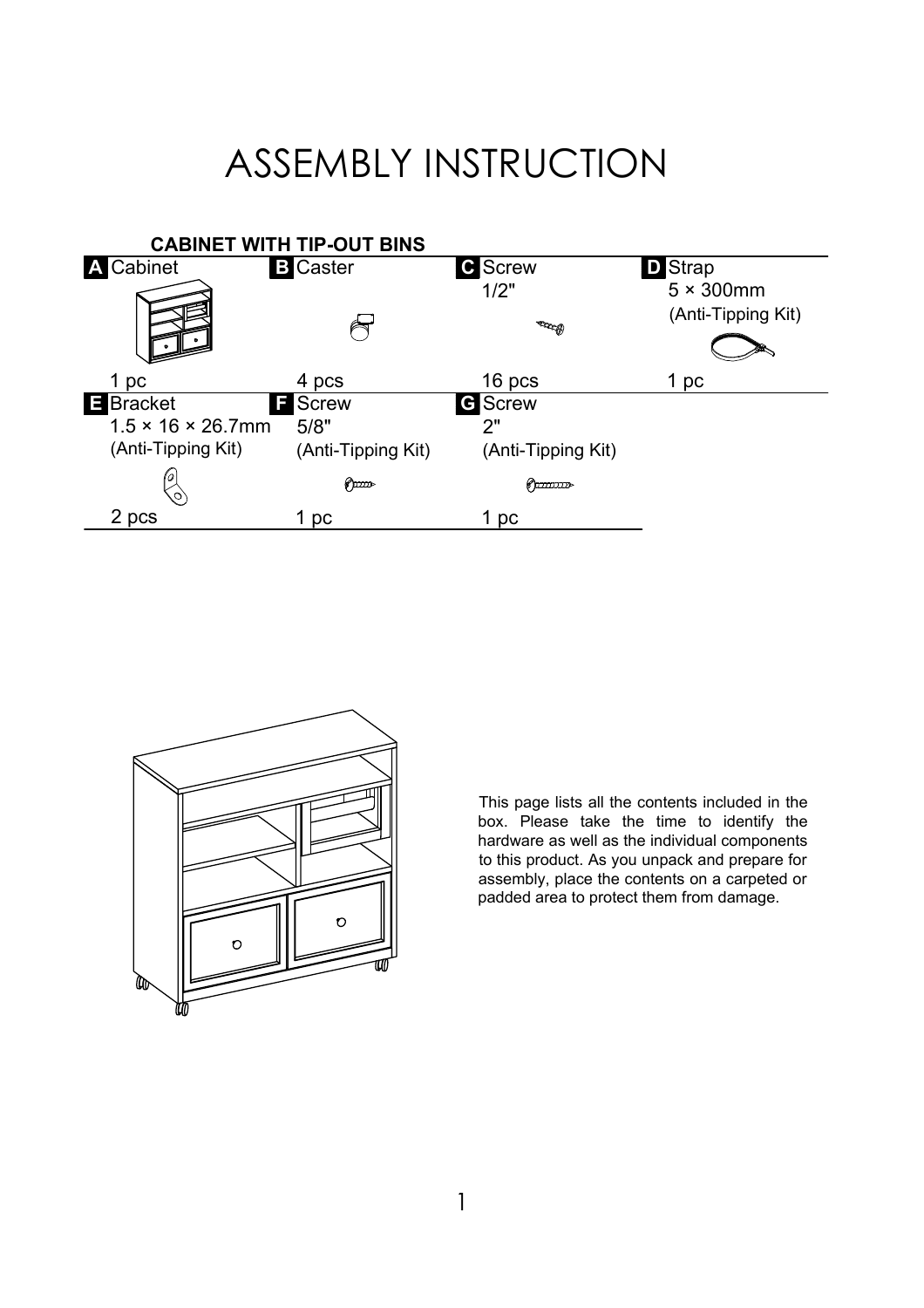Attach the Caster (B) to the Cabinet (A) using Screw (C) with a Phillihps Head Screwdriver<br>(not provided) as shown (not provided) as shown.